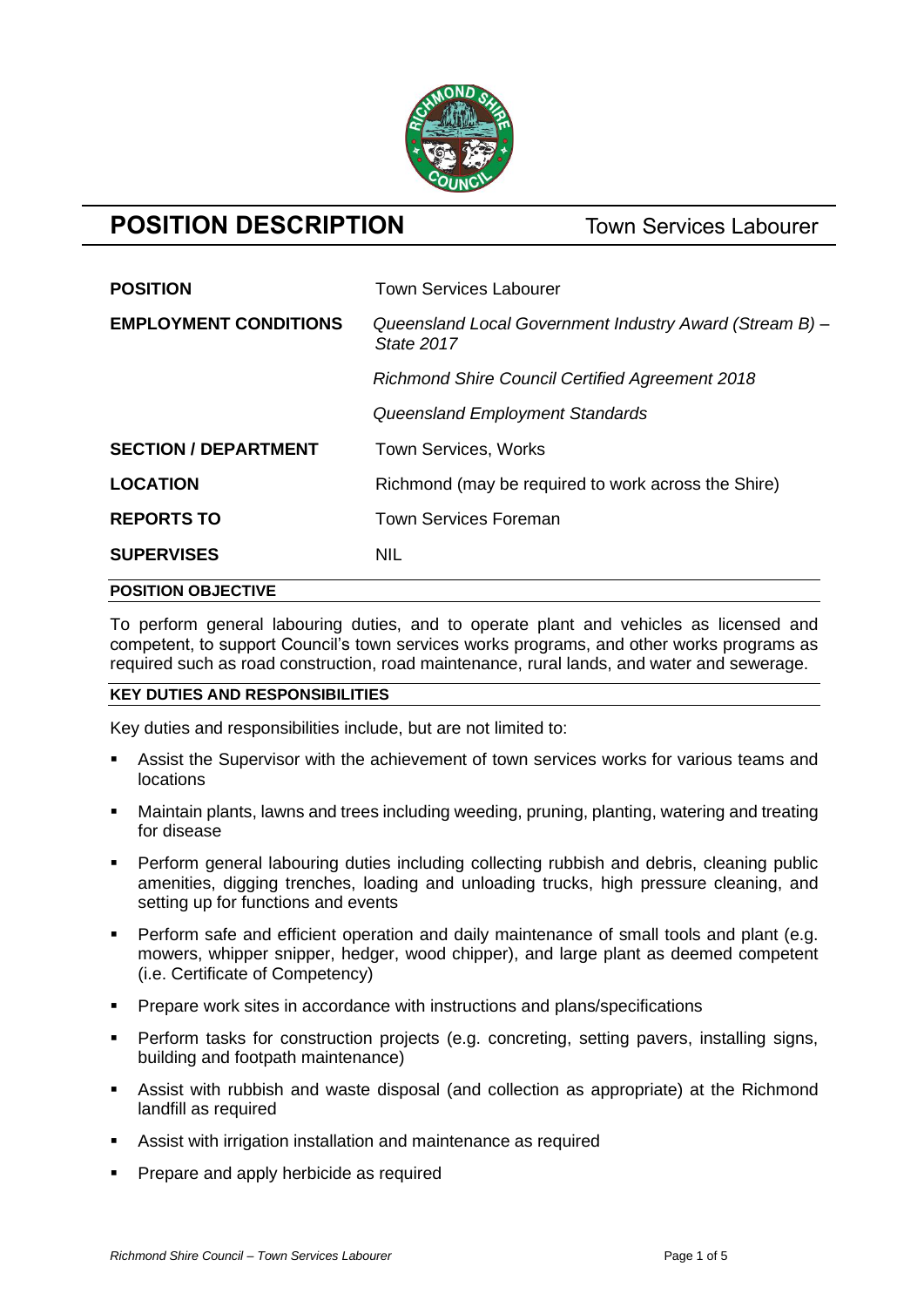- Perform traffic control duties as authorised
- Perform animal control duties as trained and authorised
- Perform good housekeeping of all work areas including vehicles and plant
- Complete all forms and paperwork related to performance of duties (e.g. timesheets, workplace health and safety)
- Report promptly to the Supervisor upon completion of tasks, and regarding any work or equipment issues
- Provide excellent customer service to internal and external customers
- **Effectively and proactively perform as a member of both the immediate team and corporate** team, including willingness to assist outside the direct area of responsibility
- Contribute to the continuous improvement of Council's policies and processes
- Undertake continuous improvement of all aspects of personal work performance
- Complete other duties as required, which may be for other work sections of Richmond Shire Council (e.g. assist the road construction, road maintenance, rural lands, or water and sewerage crews, or other work areas of Council)
- Carry out duties impartially and with integrity, and with the overall aim of enhancing the reputation of Council

# **KEY SELECTION CRITERIA**

- 1. Demonstrated experience in performing general labouring duties, preferably for parks and gardens maintenance.
- 2. A current class C manual driver's licence.
- 3. National White or Queensland Blue Work Health and Safety Construction Induction Certification card, or willingness to obtain at own expense.
- 4. Demonstrated experience in using and maintaining a variety of hand tools, small plant and equipment.
- 5. Demonstrated understanding of the construction industry, and demonstrated knowledge of workplace health and safety principles and practices.
- 6. Sound verbal and basic written communication skills, and the ability to liaise effectively with colleagues, contractors and stakeholders.
- 7. Demonstrated ability to work effectively within a team and to meet deadlines.

# **Desirable:**

- 1. A current Class MR drivers licence (minimum).
- 2. Relevant Plant Operator competency certificates (e.g. backhoe, front-end loader, skid-steer loader).
- 3. Traffic control ticket.
- 4. Chainsaw ticket.
- 5. Agricultural Chemical Distribution Control (ACDC) licence.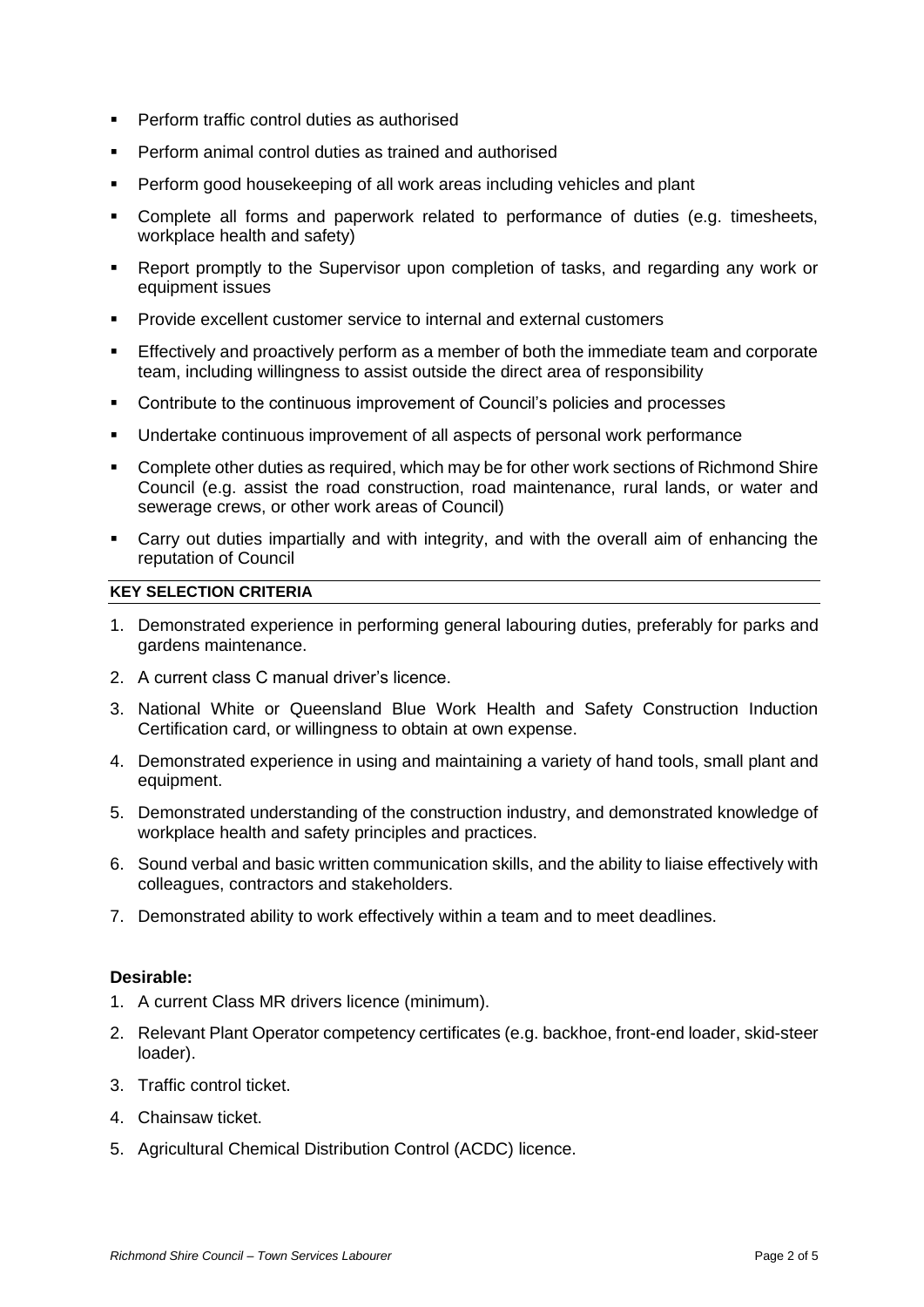### **OTHER REQUIREMENTS AND CONDITIONS**

- Working in the heat, standing for extended periods and performing repetitive manual handling, twisting, turning and bending are requirements of this position.
- Camping out may be required when working with other crews.

#### **PERFORMANCE STANDARDS**

- All assigned tasks are completed professionally and within specified timeframes, and to required standards
- A high standard of customer service is provided to internal and external customers, with a courteous manner displayed and effective follow-up to resolve enquiries
- **•** Safe and efficient operation and maintenance of hand tools, equipment and plant
- Work is performed in a safe manner with due consideration for the work site, the tasks being performed, and Council's policies and procedures
- Good housekeeping of work areas, vehicles and plant
- High level of participation, commitment to and concern for both the immediate team and corporate team, including willingness to follow directions, assist others, and be punctual and reliable in attendance
- High level of commitment to continual improvement of Council's policies and processes
- High level of commitment to continual improvement of personal work performance
- **Effective, efficient and economical management of public resources**
- Effective record-keeping
- **Effective use of judgement and initiative**
- Council's Policies and Procedures and relevant legislation are adhered to
- Other targets as outlined in the Performance Review are achieved

### **WORKPLACE HEALTH AND SAFETY RESPONSIBILITIES**

All workers have a duty to familiarise themselves with and comply with statutory and Richmond Shire Council Workplace Health and Safety (WHS) requirements, including the WHS Management System, and WHS policies, procedures and work instructions.

In fulfilling this duty, workers are to:

- Take reasonable care for their own health and safety
- **•** Take reasonable care that their acts or omissions do not adversely affect the health and safety of other persons
- Cooperate with all reasonable instructions, policies and procedures of Council, and follow safe work practices
- Identify hazards, conduct risk assessments, and take corrective actions to eliminate hazards where possible in the workplace, and/or report hazards and risks promptly to their Supervisor
- **Establish and maintain a high standard of housekeeping and cleanliness within individual** work areas and on Council property generally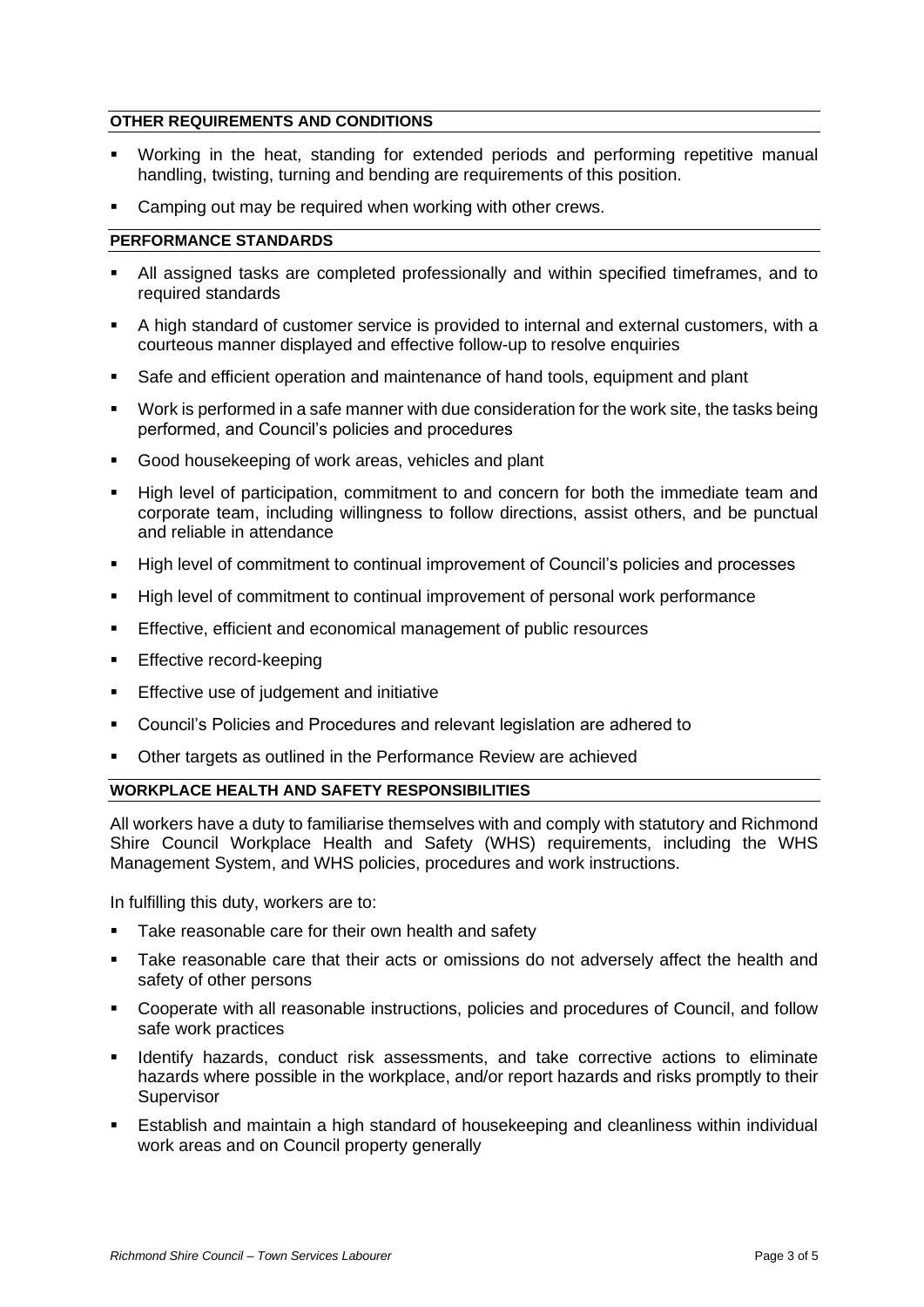- Report promptly to their Supervisor and assist with the investigation of all incidents within the workplace, including minor injuries, near-miss incidents and property damage.
- Report any incidents of bullying and/or harassment in the workplace promptly to their Supervisor or higher management
- Attend Toolbox talks, daily pre-start meetings and workplace health and safety training as required
- Correctly use and maintain tools, equipment and vehicles/plant
- Report any worn out or defective tools or equipment or problems regarding tools and equipment promptly to their Supervisor
- Correctly use and maintain all personal protective clothing and equipment supplied by Council
- Report any worn out or defective equipment or problems regarding Personal Protective Equipment promptly to their Supervisor
- Operate equipment and machinery with guards and safety controls operating and in place at all times
- Report promptly to their Supervisor if the employee does not have appropriate ticketing, licensing or training to undertake any designated task
- Report all problems with plant and equipment promptly to their Supervisor
- Report all problems with manual tasks, including signs of discomfort, promptly to their Supervisor
- Be familiar with the location of first aid kits, fire safety equipment, evacuation procedures, assembly points and key WHS personnel (e.g. Health and Safety Representatives, Fire Wardens, First Aid Officers)
- **EXECT** Participate in workplace health and safety activities such as inspections, investigations, evacuation drills, meetings and risk assessments as required from time to time
- Report promptly to their Supervisor any physical or psychological conditions that may affect their ability to safely perform their duties
- Assist in the return to work process for themselves or any work colleagues following injury
- Do not misuse or interfere with anything which is provided in the interests of workplace health and safety
- Participate in workplace health and safety consultation meetings to discuss workplace safety in the department, in accordance with the *Consultation, Cooperation and Coordination Code of Practice 2011*.

#### **DELEGATED AUTHORITY**

■ Not applicable

# **INTELLECTUAL PROPERTY**

Any literary work, computer program, invention, design, patent, copyright, trademark, photograph, diagrams, image, improvement or idea discovered, developed or produced by the employee in the course of employment is the sole property of Council and Council shall unless otherwise agreed have the exclusive right to use, adapt, patent and otherwise register it.

The employee following discovery, development or production of any literary work, computer program, invention, design, patent, copyright, trademark, photography, diagram, image, improvement or idea, shall immediately report it to Council to enable Council to ascertain